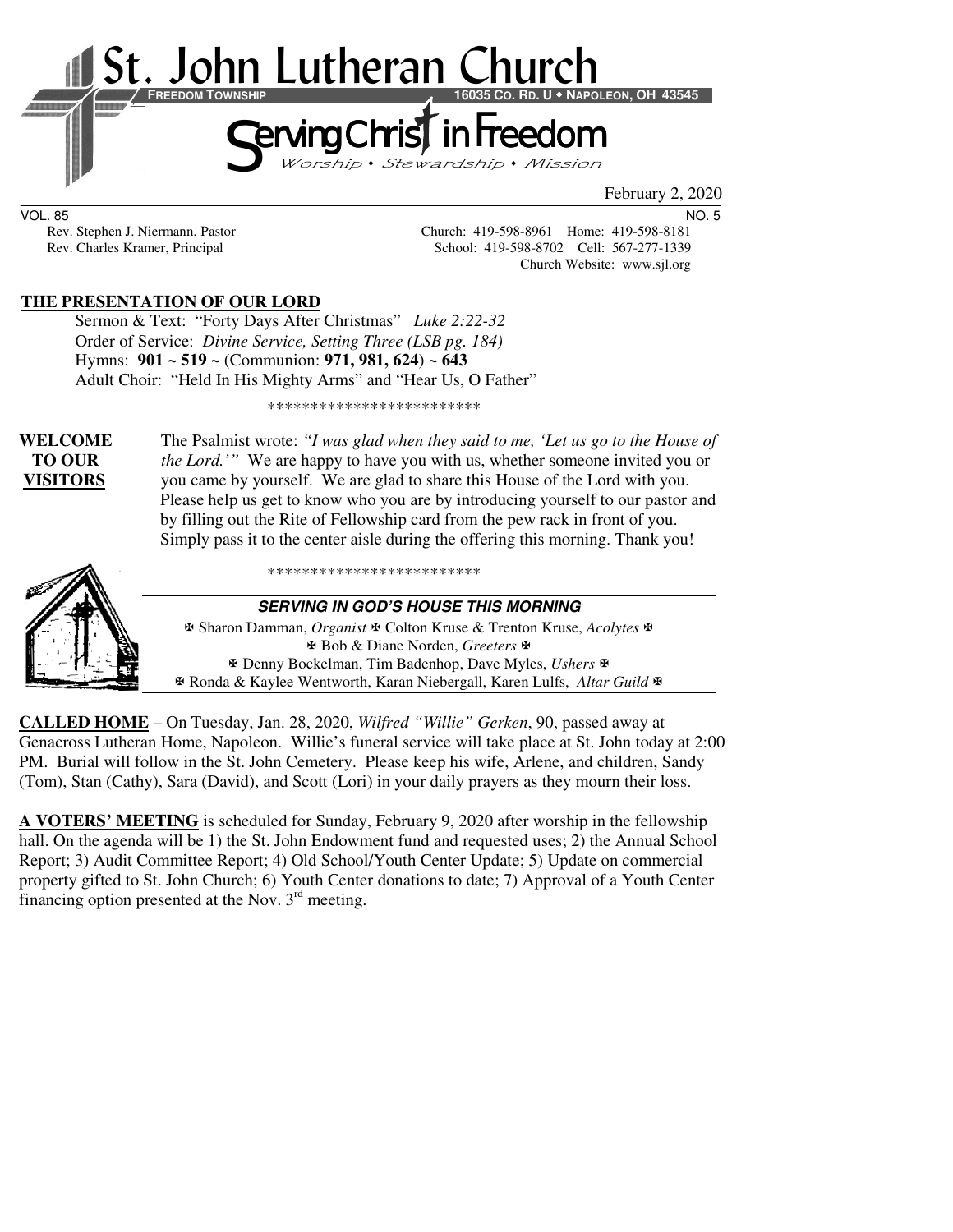|               | In God's House This Week | Online church calendar: www.DynaCal.com/sjl                            |  |  |  |
|---------------|--------------------------|------------------------------------------------------------------------|--|--|--|
| Date          | Time                     | <b>Activities</b>                                                      |  |  |  |
| Today         | 9:00 AM                  | <b>Communion Service</b>                                               |  |  |  |
|               | 10:20AM                  | Adult Bible Study; Sunday School; "The Lamp"                           |  |  |  |
|               | 2:00 PM                  | Funeral Service for Wilfred "Willie" Gerken                            |  |  |  |
|               | 6:00 PM                  | Super Bowl Party at Miss Bartok's house (see bulletin note)            |  |  |  |
| Mon.          | 4:30 PM                  | B-ball: Gr. 4-6 Boys; 5:45 PM Gr. 7&8 Girls; 7:00 PM Gr. 7&8 Boys      |  |  |  |
|               |                          | vs Ohio Eagles                                                         |  |  |  |
| Tue.          | 8:35 AM                  | <b>School Chapel</b>                                                   |  |  |  |
|               | 5:00 PM                  | B-ball: Gr. 4-6 Girls; 6:15 PM Gr. 7&8 Boys vs Monclova Christian      |  |  |  |
|               | 7:00 PM                  | <b>School Board Meeting</b>                                            |  |  |  |
| Wed.          | $6:15$ PM                | <b>Midweek Confirmation Class</b>                                      |  |  |  |
|               | 6:30 PM                  | St. John Registration Open House for Preschool thru Grade 8 (see note) |  |  |  |
|               | 6:30 PM                  | <b>Adult Bell Practice</b>                                             |  |  |  |
|               | $7:15$ PM                | <b>Adult Choir Practice</b>                                            |  |  |  |
| Thurs.        | 6:30 AM                  | Men's Bible Breakfast in fellowship hall                               |  |  |  |
|               | 5:00 PM                  | B-ball: Gr. 4-6 Girls; 6:15 PM Gr. 4-6 Boys @ BG Christian             |  |  |  |
| Sat.          | 10:00AM                  | B-ball: Gr. 7&8 Girls vs Monclova Christian                            |  |  |  |
|               | 11:15AM                  | B-ball: Gr. 4-6 Boys vs Tinora                                         |  |  |  |
| Sun.          | 9:00 AM                  | <b>Worship Service</b> w/Communion following                           |  |  |  |
|               | 10:20AM                  | Voters' Meeting; Sunday School; "The Lamp"                             |  |  |  |
| Mon.-<br>Sat. | 7:30 AM                  | Morning Meditations, WONW 1280 AM                                      |  |  |  |

**MATTERS FOR PRAYER** – Please keep these people in your prayers:

- Shut-Ins: *Norma Damman, Renetta Homan,* and *Lester Rabe*
- *Delora Winkelman, Dorothy Gerken, Melba Elling, Eldor Gruenhagen,* and *Lorna Von Deylen*, at Genacross Lutheran Home
- *Evelyn Rohrs,* recuperating back at Assisted Living Genacross Lutheran Home, Napoleon
- *Donald Landry,* residing at the Ohio Veteran's Home, Sandusky
- Armed Services: *Justin Atkinson, Jason Rohrs*, *Emily Schroeder, Connor Gerken, Seth Handy*
- *Rose Leonard, Florence Jones, Ruth Mahnke*, *Cheryl Yaw, Harold Behrmann*, and *Denny Behnfeldt*, with various health issues at this time
- *Arlene Gerken,* at Genacross Lutheran Home due to a fall taken at her home
- *Rev. Alvin Martis*, fighting cancer and under hospice care

**2019 END OF YEAR CONTRIBUTIONS** – The 2019 individual offering totals (green sheets) are available on the narthex table. These will also be printed in the Church Annual Report. We hope this helps those members in need of this information for tax purposes. If you have any questions on your yearly contribution information, please call past Financial Trustee, *Cheryl Dietrich* at 419-592-9792).

**2019 CHURCH ANNUAL REPORT** – It's time to start getting your reports ready for the 2019 Church Annual. The secretaries and treasurers of the different organizations are asked to write up a summary of the year's activities along with a financial report if there is one. **Please turn your reports in to Joyce Wiechers by Fri., Feb. 14.**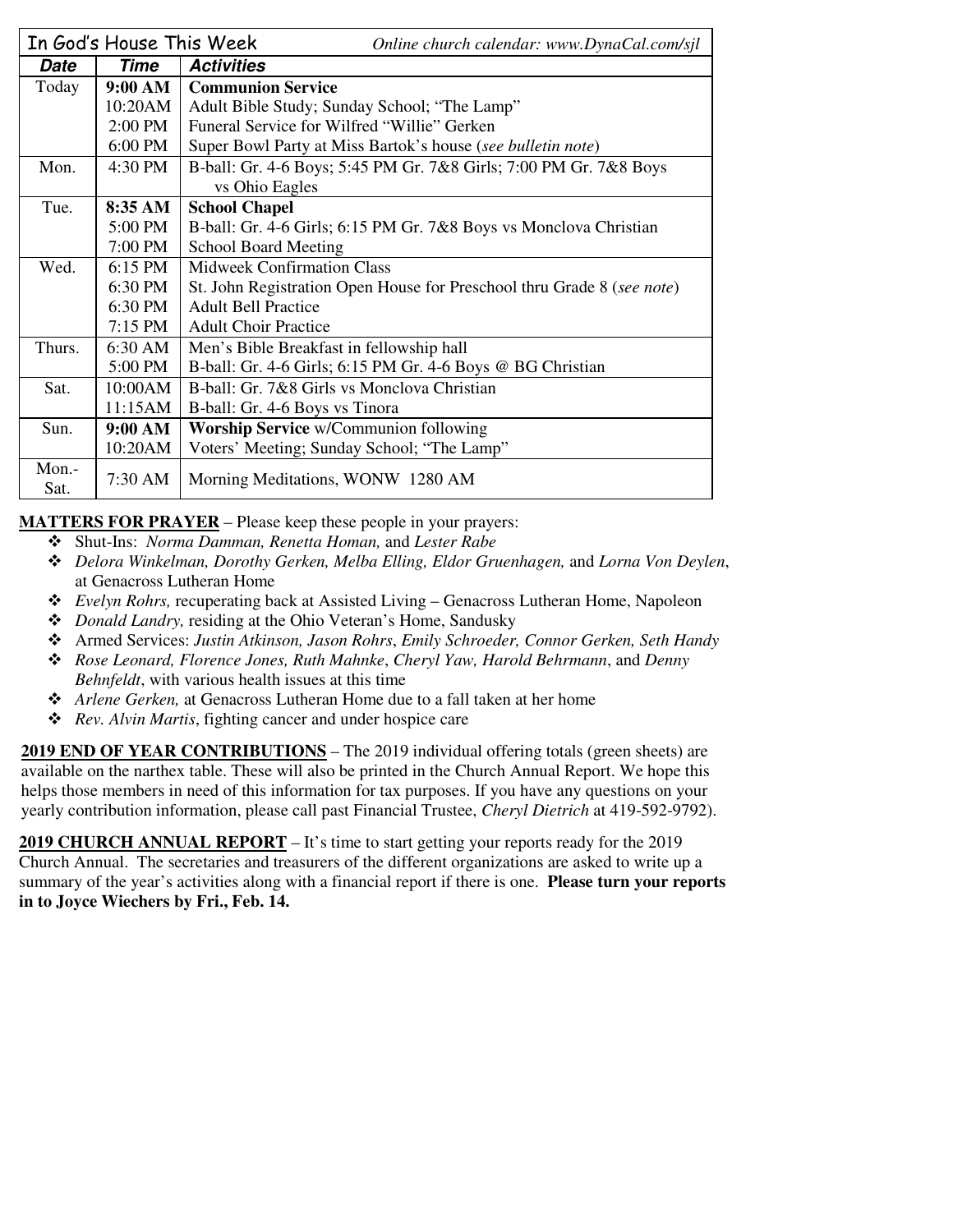# **ADULT BIBLE STUDY – ROMANS 14**

As we come to the end of the *Letter to the Romans*, St. Paul gets very practical in dealing with our life together in Christ's congregation. Specifically, he addresses how people often judge one another in matters in which we are actually free. Those who are strong in Christian faith are tempted to despise those weaker in faith for their lack of understanding, while those who are weak in faith are tempted to judge their fellow Christians who exercise Christian freedom. Join us this



morning for Bible Study as we explore how Paul deals with these things, and let us grow together in grace and in the knowledge of our Lord and Savior!



**MEN'S BIBLE BREAKFAST** will meet this Thursday, Feb. 6, as we continue our study, "Monumental Mountaintops." In the Bible, many of the important parts of our salvation story on various mountaintops, and these are "mountaintop" teachings of our faith that we need to know. **Join us this Thursday IN THE FELLOWSHIP HALL at 6:30 a.m.** for an amazing breakfast and for the study of God's Word. It's a great way to start the day, and to further enhance your walk with Jesus!

**SUPER BOWL SUB SALE TODAY!** Stop and pick up your order today after church until 11 AM. There are very few extras available, so if you still want to purchase subs, you may do so until they are gone. Each sub costs \$4.00 (or a 3 for \$10 deal). **Checks can be made out to St. John LYF**. Thank you for supporting our Sr. High LYF!

**SR. HIGH LYF**: Come one; come all to the Super Bowl Party 2020 at Miss Bartok's home today from 6:00 PM – your curfew. Bring snacks and be ready to root for your favorite team! Not into football??? There will be other games and activities going on as well. Hope to see you later today!

**THANK YOU FROM SOUP & PIE COMMITTEE** – The Soup & Pie Committee would like to thank everyone for their support of the Annual Soup  $\&$  Pie Dinner. Thanks to everyone who donated salads, desserts, and any other food items in order to make this fundraiser a success. We had a great turnout! Also thanks to the committee workers for all your teamwork and extra help offered. There were some new faces on the committee this year and we appreciate everyone's effort. (*Signed: Bob & Katie Morrison, John & Elizabeth Ruffer, Brad & Amy Rosebrook, Tri-chairs*)

**TAKE A STAINED GLASS CROSS PENDANT** – On the table in the narthex is a box with stained glass cross pendants that are yours for the taking. These were made by our Vacation Bible School students last June, with the help of Sue Hurst. They made more than enough, and would love you to take one home. Some are made from pieces of the old stained glass, others from scraps of the new stained glass.

**WHY LUTHERAN SCHOOLS? Valued by Congregations**: Lutheran schools require a considerable investment of prayers, energy, money and staff. Such an investment by a congregation clearly demonstrates to the community that it places a high value on children, God's beloved little ones.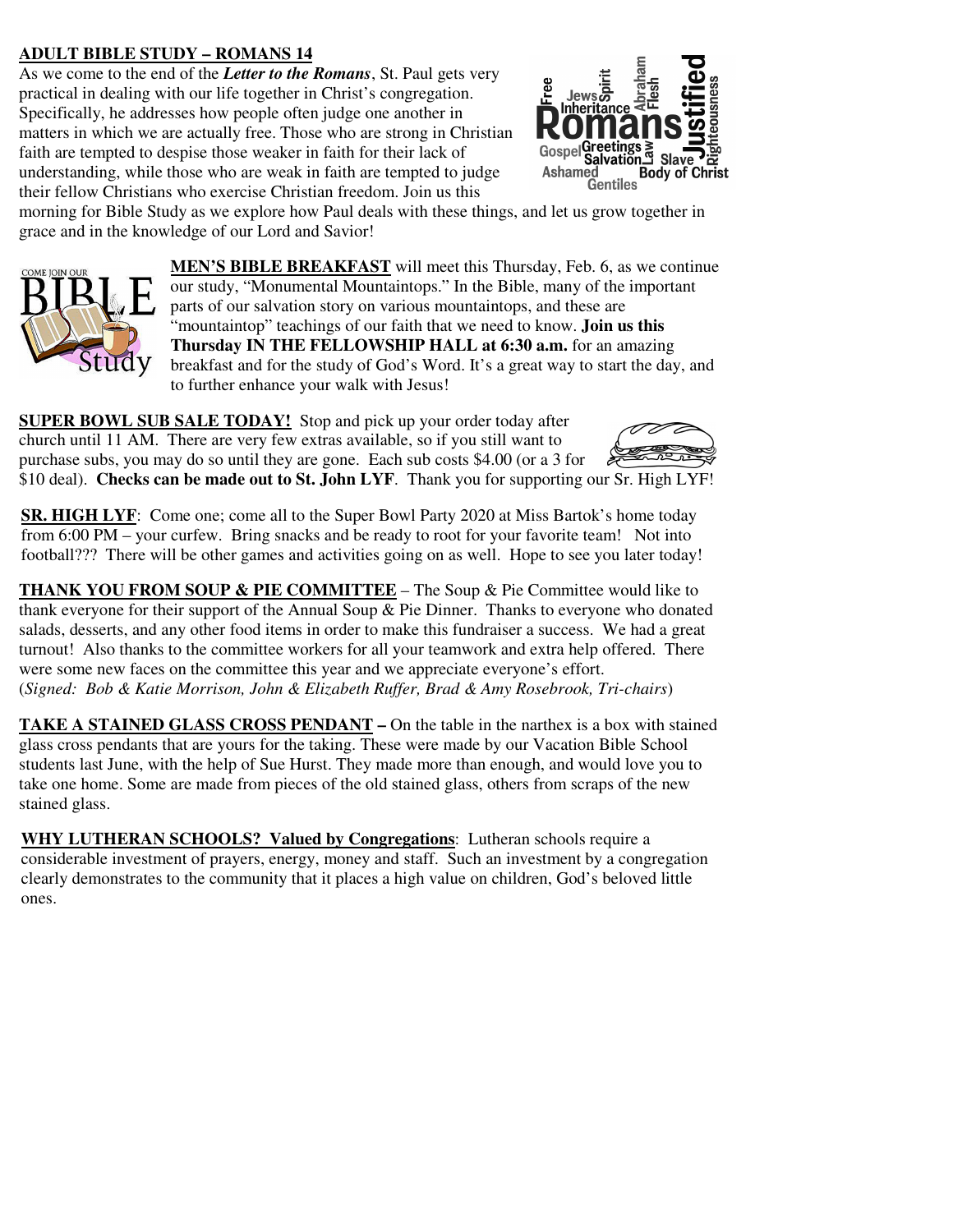

**WINTER PARKING LOT ASSISTANCE** – If you are able-bodied and surefooted, please consider serving God's people by coming a little early on those Sundays when the winter weather is a bit dicey, to help park cars for those who come to the carport, and/or to go outside and give an arm to assist those who need help walking across the parking lot. No need to sign  $up$  – just show up a little early to lend a helping hand. Thank you!

| <b>FINANCIAL FACTS:</b> | Home Fund  | Synod & Missions | Building Fund |
|-------------------------|------------|------------------|---------------|
| Weekly Need             | \$9,792.78 | \$500.00         | \$961.54      |
| Rec'd 1/26/19           | \$8,817.00 | \$60.00          | \$420.00      |

 **ATTENDANCE**: Sunday – 1/26/19 – 289

**OLD SCHOOL RENOVATION BROCHURES** – Recently the *Old School Renovation Finance Committee* sent out a mailing to St. John Lutheran Church members and to SJLS Alumni with an informational brochure about the Old School renovation, and the opportunity to participate in this project through monetary gifts. If you would expect to have received this mailing but for some reason did not, please accept our apology (nothing is perfect in this world), and pick up one of these brochures in the narthex. **Thank you to everyone for your gifts and donations to this project!** 

# **CHURCH COUNCIL / ELDERS / STEWARDSHIP BOARD 'BUILT ON THE ROCK' SEMINAR with Ted Kober TODAY IS THE DEADLINE FOR SIGNING UP!**

**On Saturday, February 8, 8:30 AM to 3:00 PM at St. John, Defiance,** Mr. Ted Kober will be presenting his material, **"Built on the Rock: The Healthy Congregation."** Ted Kober is an LCMS layman who has done extensive work on what constitutes a healthy congregation, and the information he has to share in invaluable for us. It cannot be overstressed how important this seminar will be for us. Lunch is provided for free, and we are working to cover the cost of the seminar workbook (\$5.95 per participant) with funds from a 'Rev. Maassel Memorial Outreach Grant.' **TODAY is the deadline for signing up.** Please make the commitment to attend, and get registered by signing up in the narthex.

### **PRESCHOOL:**

- **ENROLLMENT** The St. John Lutheran Preschool is now accepting enrollment applications for 2020-21 school year. Anyone interested in enrolling your child in our preschool program should contact the school office at 419-598-8702 to request an enrollment packet and/or turn in their registration form. We will be opening the registration up to the public as of February  $4<sup>th</sup>$ . There is a non-refundable \$30 registration fee that must accompany your registration form.
- **TUITION** Prior to Christmas Break, letters were sent to all Preschool families regarding an increase in tuition for the 2020-2021 school year. Here are the School Board approved rates as of the October 2019 Board meeting: 3-yr old Preschool - \$80/month; 4/5-yr old Preschool - \$200/month. It has been several years since a tuition increase has been made, and in order for the program to remain self-funded, this increase will need to be implemented beginning with the 2020-2021 school year.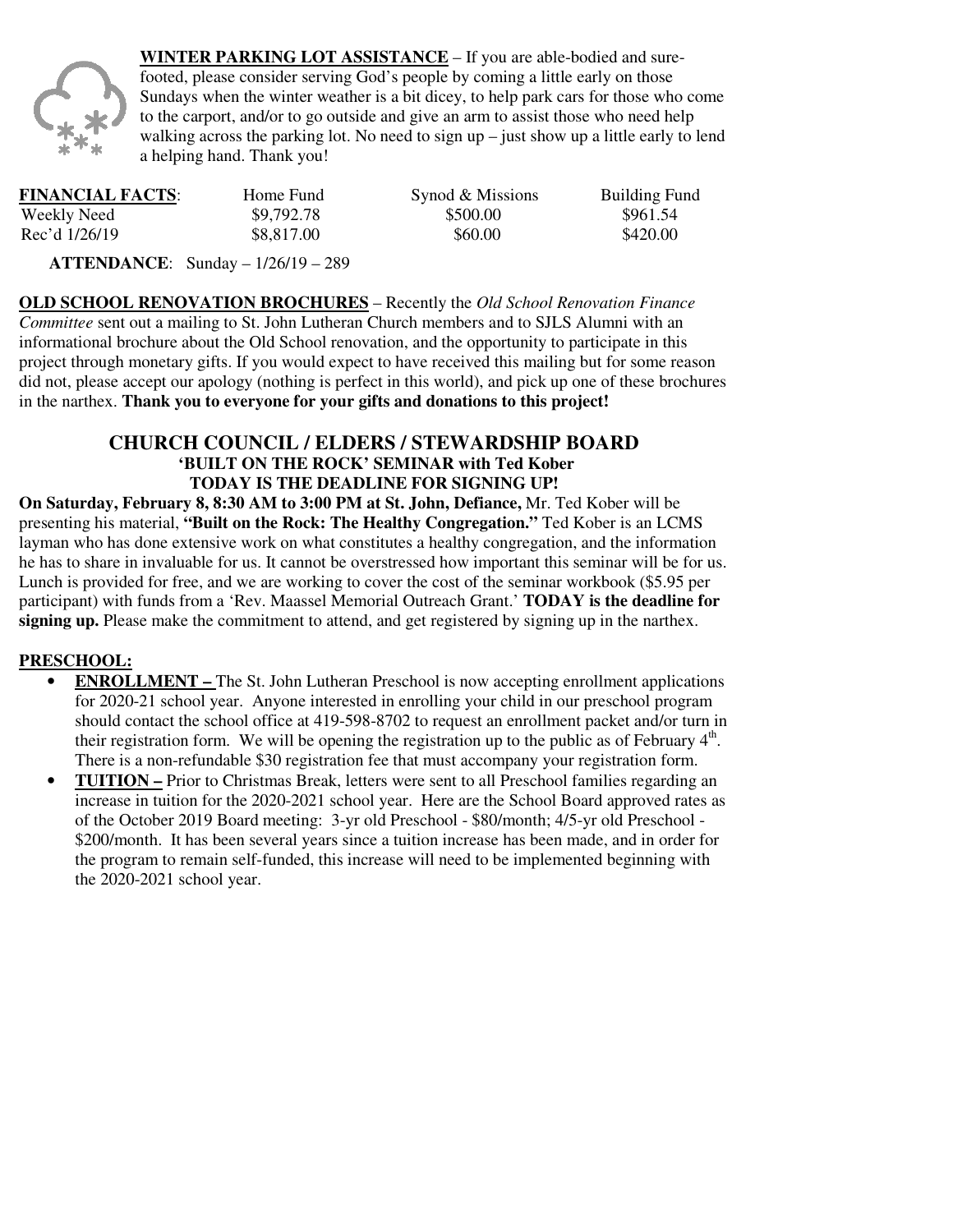## **POSITIONS TO FILL:**

- **TEACHER GR. 3&4**: St. John Lutheran School is seeking applications for a dynamic third and fourth grade teacher for the 2020-21 school year. Requirements are a Bachelor degree in education, a background check, 3 references, and subscribing to the St. John Lutheran Church and School religious beliefs. If you have questions please call the school office at 419-598- 8702. Applicants can mail a resume' to St. John Lutheran School, 16035 County Road U, Napoleon, OH 43545.
- **TEACHER AID:** St. John Lutheran School is seeking to fill the position for a teacher aid. The applicant must have a high school diploma, be willing to have a background check, be able to help tutor individuals and groups of classroom students, and monitor the students at recess times. In addition the individual should adhere to the teachings and religious beliefs of the Lutheran church. If interested please send or drop off your resume at the school office.
- ► **PRESCHOOL LEAD TEACHER**: St. John Lutheran Preschool is seeking a Lead Teacher for the 2020-2021 school year. This individual must have a high school diploma, have experience in teaching an early childhood program, and be subject to a background check. If interested please send or drop off your resume' to Pastor Kramer in the office.

**ST. JOHN REGISTRATION OPEN HOUSE** – An **Open House** is planned for grade levels (PS-8) at St. John School on Wednesday evening, **February 5th, from 6:30 to 7:30 PM**, for families who would like to come and look at our school and discuss the possibility of sending their child/children here for their education. There will also be refreshments. If anyone in the congregation might know of a prospective student for Grades PS-8, please be sure to pass this information to them.

**PANCAKE/SAUSAGE BREAKFAST:** On Sun., Feb.  $23<sup>rd</sup>$ , the  $7<sup>th</sup>$  &  $8<sup>th</sup>$  Grade students will be hosting a delicious Pancake & Sausage Breakfast in the fellowship hall for everyone to enjoy. They will begin serving after the church service until noon. The proceeds from this breakfast will be put towards their 2020 Class Trip to St. Louis. This is a Thrivent Action Team Event. Come and enjoy a delicious breakfast, along with some good fellowship…and support the 7&8 Grade Trip.

**ST. JOHN SCRIP CONTINUES**: You may begin ordering SCRIP. Order forms are available on the narthex table and also in the "School Info" rack outside the office. Please turn those orders in on Wednesdays, with payment to *St. John School PTL Scrip Program*. The gift cards will be sent home the following week on Tuesday. Payment must accompany orders. **Any questions about SCRIP can be directed to SCRIP Coordinator Kristyn Honemann at 419-966-0207 or email at honemann@embarqmail.com.** 

**2020 NATIONAL LUTHERAN ANNUAL** – We are taking orders for the 2020 Lutheran Annual. It has the current addresses, phone numbers, emails, and websites of LCMS churches, pastors, teachers, etc. all over the United States. Call the church office to order your copy. **Deadline is Mon., Feb. 3rd .**

**IF YOU'RE EVER IN A PINCH** and could use a little help, the *Good Neighbor Fund* is there to assist you too! Please don't be bashful about asking – everything is strictly confidential. Just give Pastor Niermann a call, and we'll see what we can do!